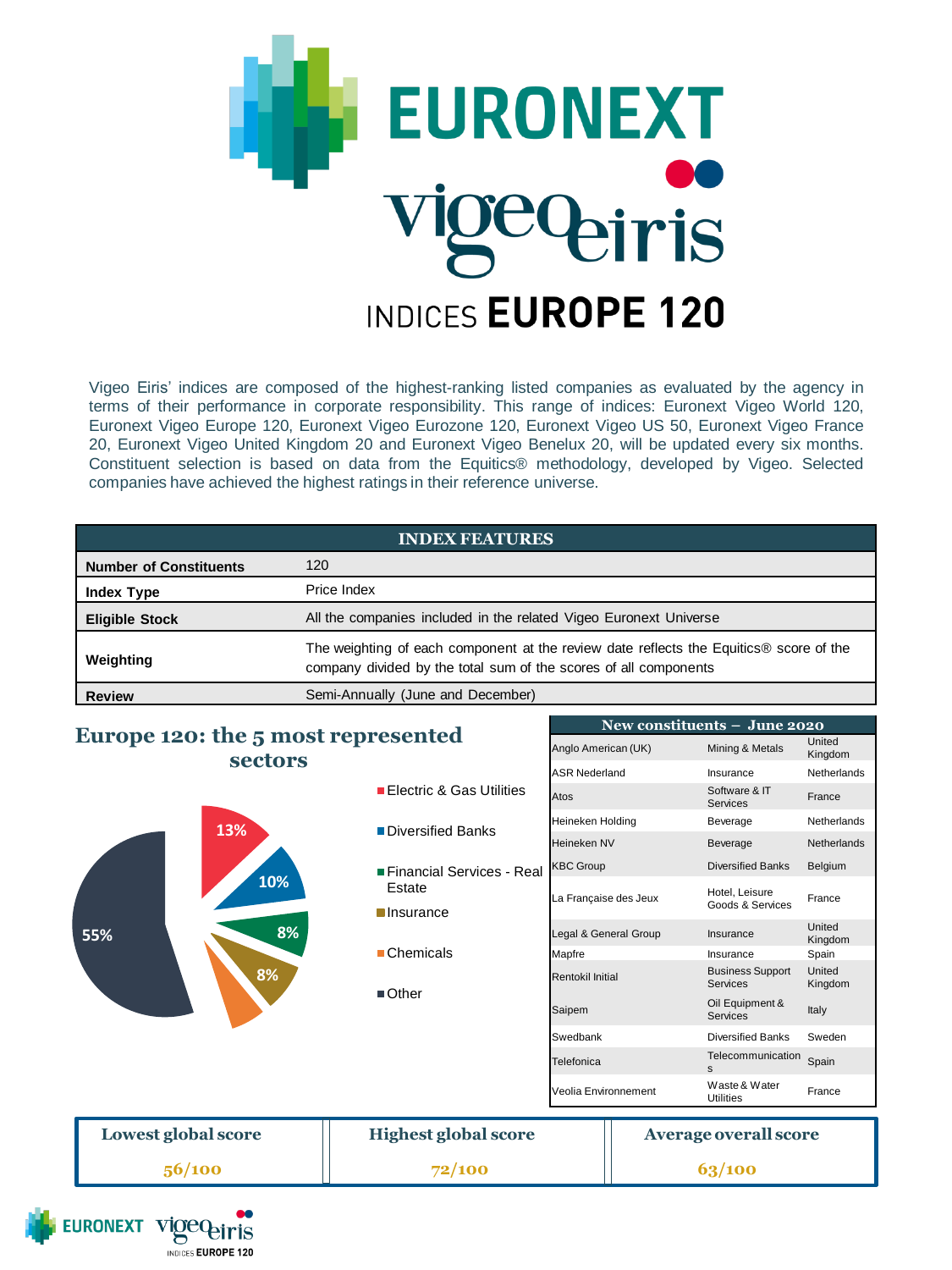| EUROPE 120 Index constituents - June 2020 |                             |                       |              |  |
|-------------------------------------------|-----------------------------|-----------------------|--------------|--|
| <b>Sector</b>                             | <b>Issuer</b>               | <b>Country</b>        | <b>ISIN</b>  |  |
| Electric & Gas Utilities                  | A2A                         | Italy                 | IT0001233417 |  |
| <b>Diversified Banks</b>                  | Abn Amro Bank               | <b>Netherlands</b>    | NL0011540547 |  |
| Hotel, Leisure Goods & Services           | Accor                       | France                | FR0000120404 |  |
| Insurance                                 | Aegon                       | <b>Netherlands</b>    | NL0000303709 |  |
| Transport & Logistics                     | Aeroports de Paris          | France                | FR0010340141 |  |
| Chemicals                                 | Air Liquide                 | France                | FR0000120073 |  |
| Chemicals                                 | Akzo Nobel                  | <b>Netherlands</b>    | NL0013267909 |  |
| Insurance                                 | Allianz                     | Germany               | DE0008404005 |  |
| Financial Services - General              | Amundi                      | France                | FR0004125920 |  |
| Mining & Metals                           | Anglo American (UK)         | United Kingdom        | GB00B1XZS820 |  |
| Mining & Metals                           | ArcelorMittal               | Luxembourg            | LU1598757687 |  |
| Insurance                                 | <b>ASR Nederland</b>        | <b>Netherlands</b>    | NL0011872643 |  |
| Insurance                                 | Assicurazioni Generali      | Italy                 | IT0000062072 |  |
| Software & IT Services                    | Atos                        | France                | FR0000051732 |  |
| Insurance                                 | Axa                         | France                | FR0000120628 |  |
| <b>Diversified Banks</b>                  | <b>Banco Santander</b>      | Spain                 | ES0113900J37 |  |
| <b>Diversified Banks</b>                  | <b>BBVA</b>                 | Spain                 | ES0113211835 |  |
| <b>Diversified Banks</b>                  | <b>BNP Paribas</b>          | France                | FR0000131104 |  |
| <b>Heavy Construction</b>                 | <b>Bouygues</b>             | France                | FR0000120503 |  |
| <b>Financial Services - Real Estate</b>   | <b>British Land Company</b> | United Kingdom        | GB0001367019 |  |
| Telecommunications                        | <b>BT Group</b>             | United Kingdom        | GB0030913577 |  |
| <b>Diversified Banks</b>                  | CaixaBank                   | Spain                 | ES0140609019 |  |
| Software & IT Services                    | Capgemini                   | France                | FR0000125338 |  |
| Supermarkets                              | Carrefour                   | France                | FR0000120172 |  |
| Chemicals                                 | Clariant                    | Switzerland           | CH0012142631 |  |
| Industrial Goods & Services               | <b>CNH</b> Industrial       | Italy                 | NL0010545661 |  |
| Insurance                                 | <b>CNP Assurances</b>       | France                | FR0000120222 |  |
| Beverage                                  | Coca-Cola HBC               | <b>United Kingdom</b> | CH0198251305 |  |
| Financial Services - Real Estate          | Cofinimmo                   | Belgium               | BE0003593044 |  |
| Financial Services - Real Estate          | Covivio                     | France                | FR0000064578 |  |
| <b>Diversified Banks</b>                  | Credit Agricole             | France                | FR0000045072 |  |
| <b>Building Materials</b>                 | <b>CRH</b>                  | Ireland               | IE0001827041 |  |
| Food                                      | Danone                      | France                | FR0000120644 |  |
| <b>Diversified Banks</b>                  | Danske Bank                 | Denmark               | DK0010274414 |  |
| Telecommunications                        | Deutsche Telekom            | Germany               | DE0005557508 |  |
| Beverage                                  | Diageo                      | <b>United Kingdom</b> | GB0002374006 |  |
| Chemicals                                 | DSM                         | Netherlands           | NL0000009827 |  |
| Electric & Gas Utilities                  | E.on                        | Germany               | DE000ENAG999 |  |
| Electric & Gas Utilities                  | Electricite de France       | France                | FR0010242511 |  |

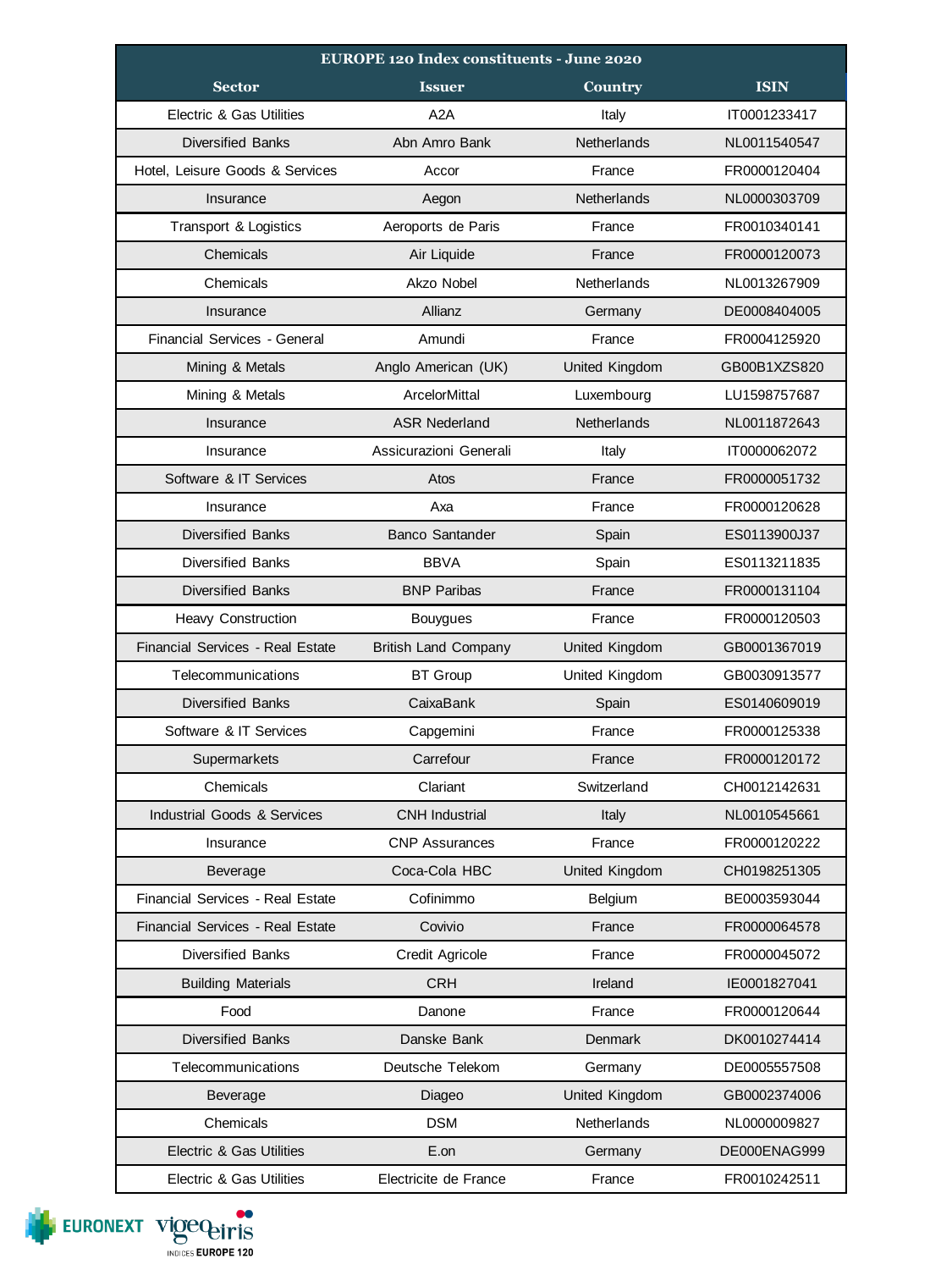| <b>EUROPE 120 Index constituents - June 2020</b> |                               |                |              |  |
|--------------------------------------------------|-------------------------------|----------------|--------------|--|
| <b>Sector</b>                                    | <b>Issuer</b>                 | <b>Country</b> | <b>ISIN</b>  |  |
| Electric & Gas Utilities                         | Enagas                        | Spain          | ES0130960018 |  |
| Electric & Gas Utilities                         | Endesa                        | Spain          | ES0130670112 |  |
| <b>Electric &amp; Gas Utilities</b>              | Enel                          | Italy          | IT0003128367 |  |
| Electric & Gas Utilities                         | Energias de Portugal          | Portugal       | PTEDP0AM0009 |  |
| Electric & Gas Utilities                         | Engie                         | France         | FR0010208488 |  |
| Financial Services - General                     | Eurazeo                       | France         | FR0000121121 |  |
| Chemicals                                        | Evonik Industries             | Germany        | DE000EVNK013 |  |
| Electric & Gas Utilities                         | Fortum                        | Finland        | FI0009007132 |  |
| Financial Services - Real Estate                 | Gecina                        | France         | FR0010040865 |  |
| Pharmaceuticals & Biotechnology                  | GlaxoSmithkline               | United Kingdom | GB0009252882 |  |
| <b>Financial Services - Real Estate</b>          | <b>Great Portland Estates</b> | United Kingdom | GB00BF5H9P87 |  |
| Electric & Gas Utilities                         | Grupo Iberdrola               | Spain          | ES0144580Y14 |  |
| <b>Financial Services - Real Estate</b>          | Hammerson                     | United Kingdom | GB0004065016 |  |
| Beverage                                         | Heineken Holding              | Netherlands    | NL0000008977 |  |
| Beverage                                         | Heineken NV                   | Netherlands    | NL0000009165 |  |
| Luxury Goods & Cosmetics                         | Henkel                        | Germany        | DE0006048432 |  |
| Specialised Retail                               | Hugo Boss                     | Germany        | DE000A1PHFF7 |  |
| Financial Services - Real Estate                 | Icade                         | France         | FR0000035081 |  |
| Specialised Retail                               | Inditex                       | Spain          | ES0148396007 |  |
| Technology-Hardware                              | Infineon Technologies         | Germany        | DE0006231004 |  |
| <b>Diversified Banks</b>                         | Intesa Sanpaolo               | Italy          | IT0000072618 |  |
| Supermarkets                                     | Jeronimo Martins              | Portugal       | PTJMT0AE0001 |  |
| <b>Diversified Banks</b>                         | <b>KBC Group</b>              | <b>Belgium</b> | BE0003565737 |  |
| Luxury Goods & Cosmetics                         | Kering                        | France         | FR0000121485 |  |
| <b>Financial Services - Real Estate</b>          | Klepierre                     | France         | FR0000121964 |  |
| Telecommunications                               | <b>KPN</b>                    | Netherlands    | NL0000009082 |  |
| Luxury Goods & Cosmetics                         | L Oreal                       | France         | FR0000120321 |  |
| Hotel, Leisure Goods & Services                  | La Française des Jeux         | France         | FR0013451333 |  |
| Insurance                                        | Legal & General Group         | United Kingdom | GB0005603997 |  |
| Electric Components & Equipment                  | Legrand                       | France         | FR0010307819 |  |
| Insurance                                        | Mapfre                        | Spain          | ES0124244E34 |  |
| Automobiles                                      | Michelin                      | France         | FR0000121261 |  |
| Forest Products & Paper                          | Mondi (UK)                    | United Kingdom | GB00B1CRLC47 |  |
| Insurance                                        | Munich Re                     | Germany        | DE0008430026 |  |
| <b>Diversified Banks</b>                         | <b>Natixis</b>                | France         | FR0000120685 |  |
| Electric & Gas Utilities                         | Naturgy Energy Group          | Spain          | ES0116870314 |  |
| Food                                             | <b>Nestle</b>                 | Switzerland    | CH0038863350 |  |
| Technology-Hardware                              | Nokia                         | Finland        | FI0009000681 |  |
| Mining & Metals                                  | Norsk Hydro                   | Norway         | NO0005052605 |  |

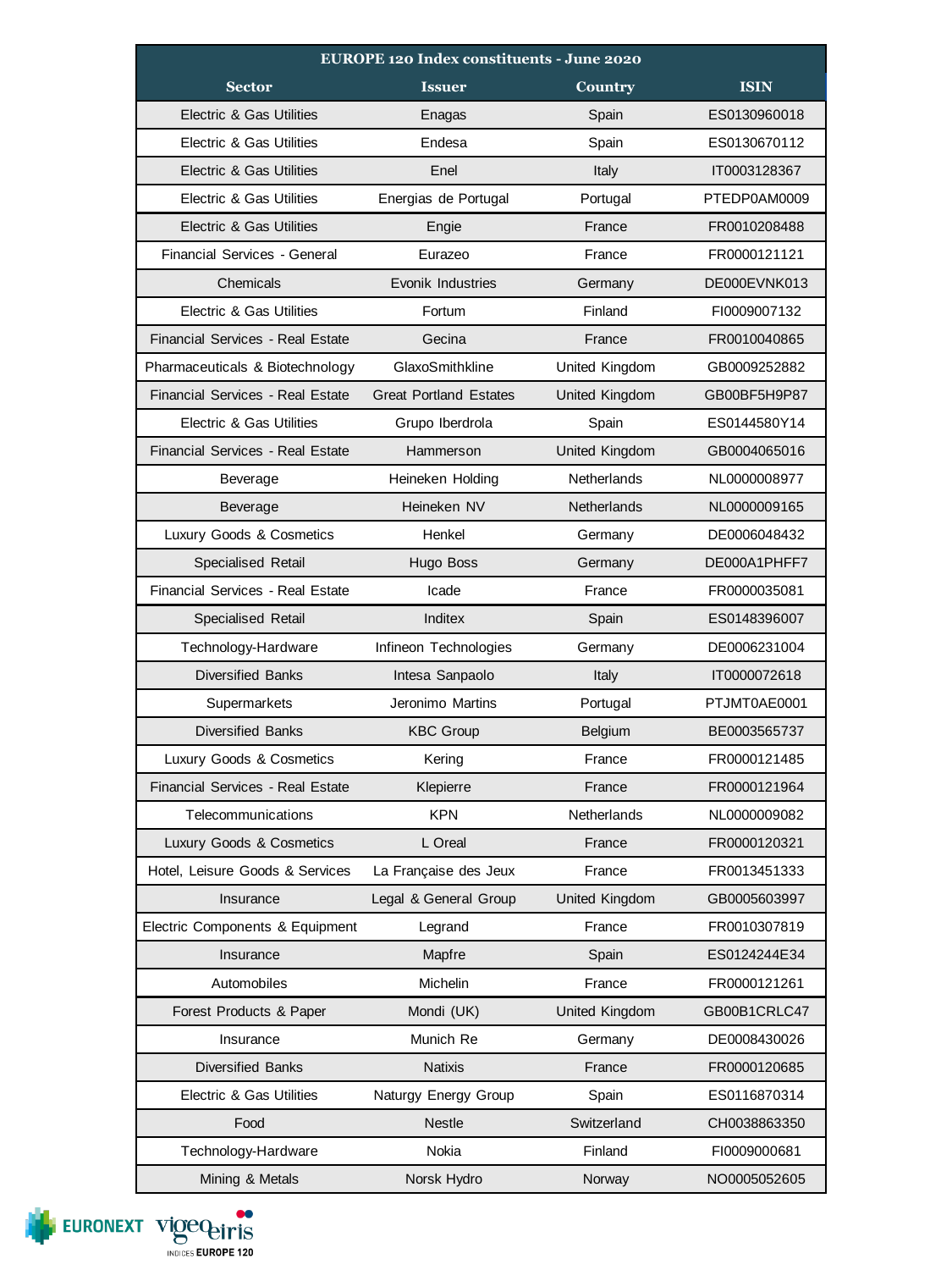| <b>EUROPE 120 Index constituents - June 2020</b> |                                    |                |              |  |  |
|--------------------------------------------------|------------------------------------|----------------|--------------|--|--|
| <b>Sector</b>                                    | <b>Issuer</b>                      | Country        | <b>ISIN</b>  |  |  |
| Pharmaceuticals & Biotechnology                  | Novozymes                          | Denmark        | DK0060336014 |  |  |
| Energy                                           | Omv                                | Austria        | AT0000743059 |  |  |
| Telecommunications                               | Orange                             | France         | FR0000133308 |  |  |
| <b>Electric &amp; Gas Utilities</b>              | Orsted                             | Denmark        | DK0060094928 |  |  |
| Publishing                                       | Pearson                            | United Kingdom | GB0006776081 |  |  |
| Beverage                                         | Pernod-Ricard                      | France         | FR0000120693 |  |  |
| Automobiles                                      | Peugeot                            | France         | FR0000121501 |  |  |
| Transport & Logistics                            | Poste Italiane                     | Italy          | IT0003796171 |  |  |
| Broadcasting & Advertising                       | <b>Publicis Groupe</b>             | France         | FR0000130577 |  |  |
| <b>Electric &amp; Gas Utilities</b>              | <b>Red Electrica</b>               | Spain          | ES0173093024 |  |  |
| <b>Business Support Services</b>                 | Rentokil Initial                   | United Kingdom | GB00B082RF11 |  |  |
| Energy                                           | Repsol                             | Spain          | ES0173516115 |  |  |
| Specialised Retail                               | Rexel                              | France         | FR0010451203 |  |  |
| Oil Equipment & Services                         | Saipem                             | Italy          | IT0005252140 |  |  |
| Software & IT Services                           | <b>SAP</b>                         | Germany        | DE0007164600 |  |  |
| Electric Components & Equipment                  | <b>Schneider Electric</b>          | France         | FR0000121972 |  |  |
| Technology-Hardware                              | <b>SEB</b>                         | France         | FR0000121709 |  |  |
| Electric Components & Equipment                  | Siemens Gamesa<br>Renewable Energy | Spain          | ES0143416115 |  |  |
| Forest Products & Paper                          | Smurfit Kappa Group                | Ireland        | IE00B1RR8406 |  |  |
| <b>Electric &amp; Gas Utilities</b>              | Snam                               | Italy          | IT0003153415 |  |  |
| <b>Diversified Banks</b>                         | Societe Generale                   | France         | FR0000130809 |  |  |
| Hotel, Leisure Goods & Services                  | Sodexo                             | France         | FR0000121220 |  |  |
| Chemicals                                        | Solvay                             | Belgium        | BE0003470755 |  |  |
| <b>Electric &amp; Gas Utilities</b>              | <b>SSE</b>                         | United Kingdom | GB0007908733 |  |  |
| Technology-Hardware                              | STMicroelectronics                 | Netherlands    | NL0000226223 |  |  |
| Forest Products & Paper                          | Stora Enso                         | Finland        | FI0009005961 |  |  |
| Waste & Water Utilities                          | Suez                               | France         | FR0010613471 |  |  |
| <b>Diversified Banks</b>                         | Swedbank                           | Sweden         | SE0000242455 |  |  |
| Insurance                                        | Swiss Re                           | Switzerland    | CH0126881561 |  |  |
| Chemicals                                        | Symrise                            | Germany        | DE000SYM9999 |  |  |
| Telecommunications                               | Telecom Italia                     | Italy          | IT0003497168 |  |  |
| Telecommunications                               | Telefonica                         | Spain          | ES0178430E18 |  |  |
| <b>Electric &amp; Gas Utilities</b>              | Terna                              | Italy          | IT0003242622 |  |  |
| <b>Financial Services - Real Estate</b>          | Unibail-Rodamco-<br>Westfield      | France         | FR0013326246 |  |  |
| Food                                             | Unilever                           | United Kingdom | GB00B10RZP78 |  |  |
| Food                                             | Unilever nv                        | Netherlands    | NL0000388619 |  |  |
| Forest Products & Paper                          | UPM-Kymmene                        | Finland        | FI0009005987 |  |  |
| Automobiles                                      | Valeo                              | France         | FR0013176526 |  |  |

EURONEXT VIOCO PITIS